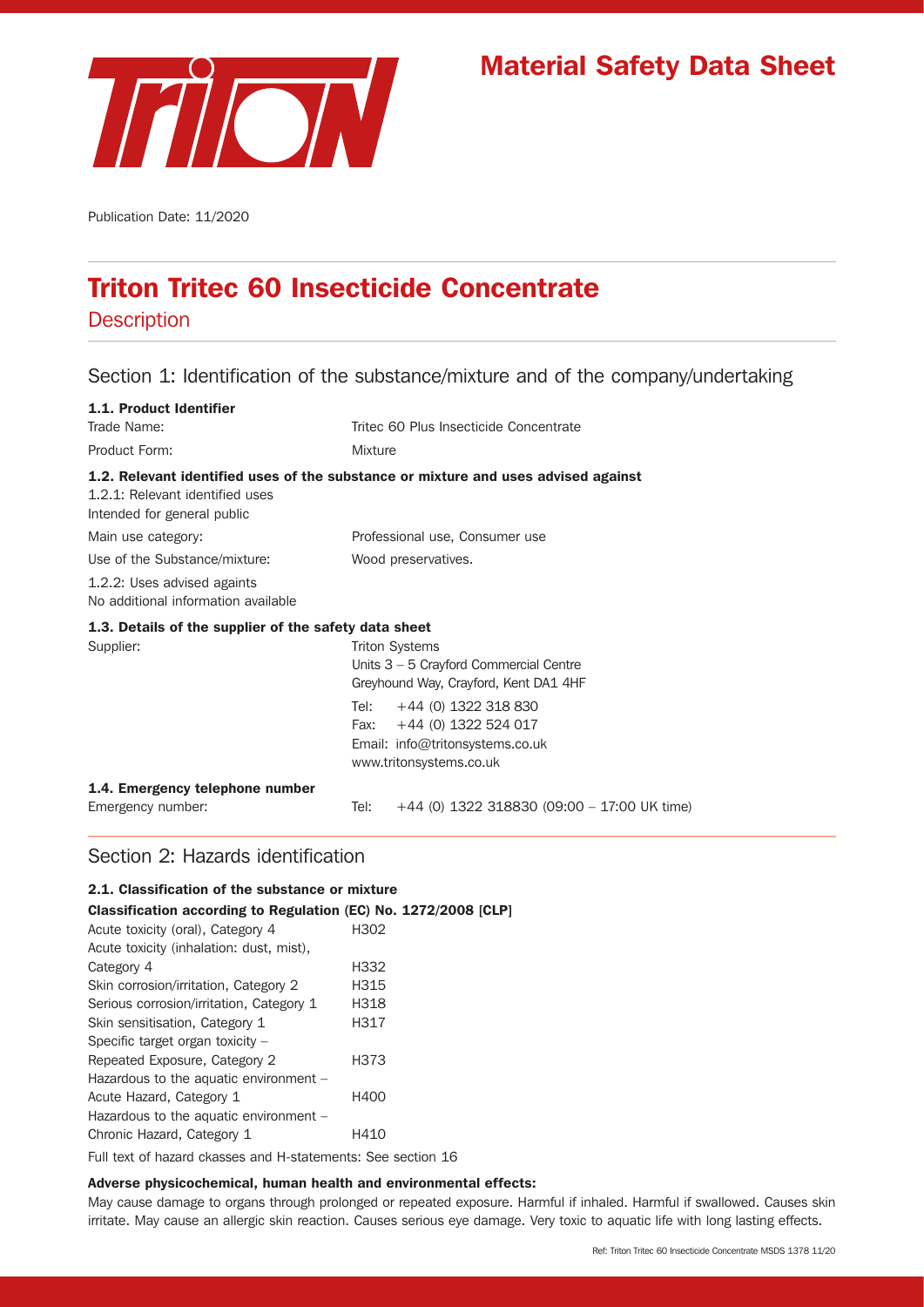## 2.2. Label elements

## Labelling according to Regulation (EC) No. 1272/2008 [CLP]

Hazard pictograms (CLP):

| Signal word (CLP):         | Danger                                                                                                                                               |
|----------------------------|------------------------------------------------------------------------------------------------------------------------------------------------------|
| Hazardous ingredients:     | Permethrin (ISO), m-phenoxybenzyl 3-(2,2-dichlorovinyl)-2,2-<br>dimethycyclopropanecarboxylate; 2-Butoxyethanol: 3-lod-2-propinytlbutyl-<br>carbamat |
| Hazard statements (CLP):   | H302+H332 – Harmful if swallowed or if inhaled.                                                                                                      |
|                            | H315 - Causes skin irritation.                                                                                                                       |
|                            | H317 – May cause an allergic skin reaction.                                                                                                          |
|                            | H318 - Causes serious eye damage.                                                                                                                    |
|                            | H373 – May cause damage to organs through prolonged or repeated exposure.                                                                            |
|                            | $H410$ – Very toxic to aquatic life with long lasting effects.                                                                                       |
| Precautionary statements:  | P102 – Keep out of reach of children.                                                                                                                |
|                            | P264 – Wash hands thoroughly after handling.                                                                                                         |
|                            | P270 – Do not eat, drink or smoke when using this product.                                                                                           |
|                            | P271 – Use only outdoors or in a well-ventilated area.                                                                                               |
|                            | P272 – Contaminated work clothing should not be allowed out of the workplace.                                                                        |
| Child-resistant fastening: | Not applicable.                                                                                                                                      |
| Tactile warning:           | Applicable.                                                                                                                                          |
| 2.3. Other hazards         |                                                                                                                                                      |

No additional information available.

## Section 3: Composition/information on ingredients

### 3.1. Substances

Not applicable.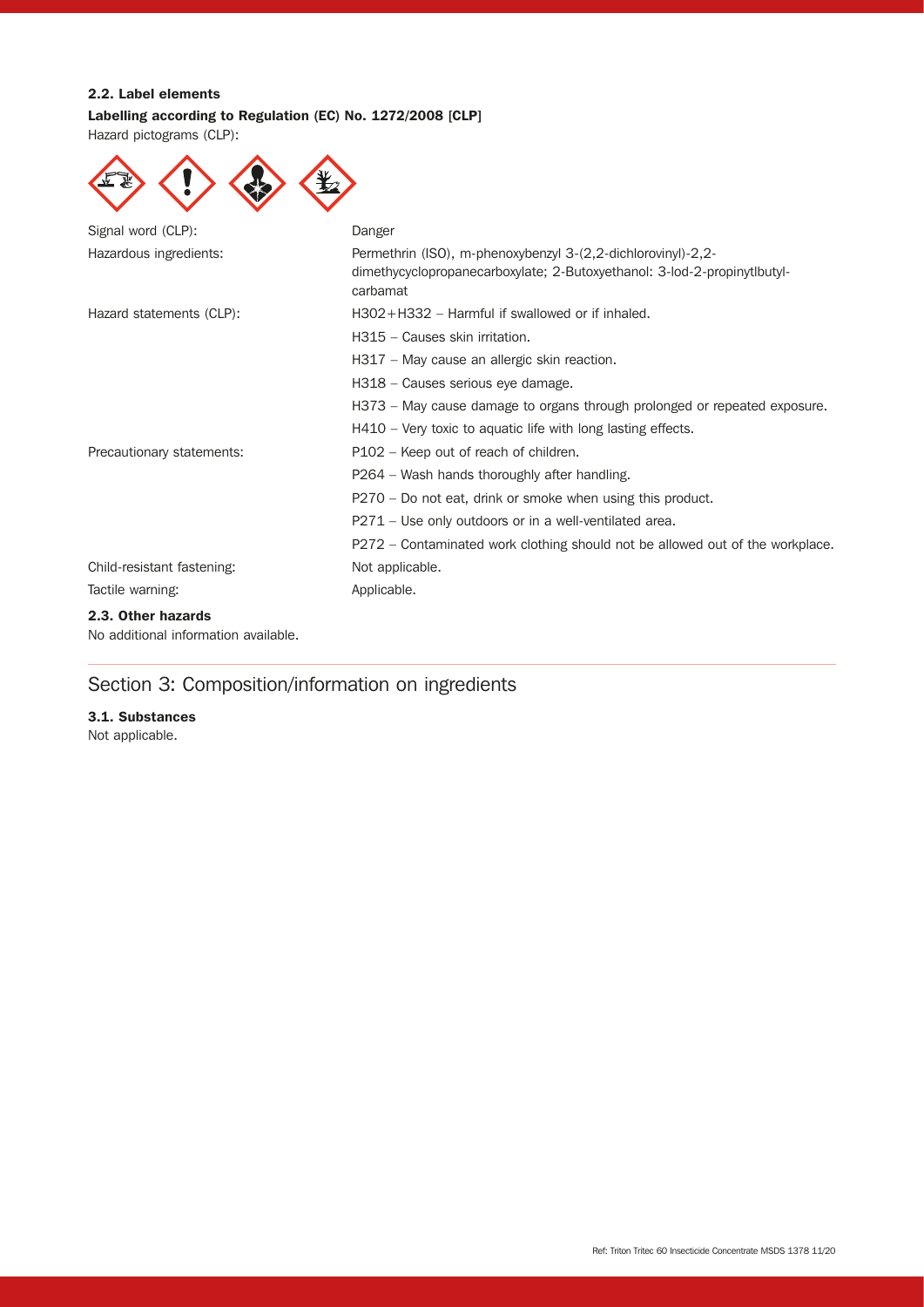## 3.2. Mixtures

| <b>Name</b>                                                                                        | <b>Product Identifier</b>                                                                                  | $\%$      | <b>Classification according</b><br>to Regulation (EC) No.<br>1272/2008 [CLP]                                                                                                                |
|----------------------------------------------------------------------------------------------------|------------------------------------------------------------------------------------------------------------|-----------|---------------------------------------------------------------------------------------------------------------------------------------------------------------------------------------------|
| Permethrin (ISO), m-phenoxybenzyl<br>3-(2,2-dichlorovinyl)-2,2-<br>dimethylcyclopropanecarboxylate | (CAS-No.) 52645-53-1<br>(EC-No.) 258-067-9<br>(EC Index-No.) 613-058-00-2                                  | $20 - 40$ | Acute Tox. 4 (Inhalation),<br>H332<br>Acute Tox. 4 (Oral), H302<br>Skin Sens. 1, H317<br>Aquatic Acute 1, H400<br>$(M=1000)$<br>Aquatic Chronic 1, H410<br>$(M=1000)$                       |
| 2-methyloxirane                                                                                    | (CAS-No.) 9003-11-6<br>(EC-No.) 618-355-0                                                                  | $20 - 40$ | Aquatic Chronic3, H412                                                                                                                                                                      |
| 2-Butoxyethanol                                                                                    | (CAS-No.) 111-76-2<br>(EC-No.) 203-905-0<br>(EC-Index-No.) 603-014-00-0<br>(REACH-No.)<br>01-2119475108-36 | $10 - 20$ | Acute Tox. 4 (Oral), H302<br>Acute Tox. 3(Dermal),<br>H311<br>Acute Tox. 4 (Inhalation),<br>H332<br>Skin Irrit. 2, H315<br>Eye Irrit. 2, H319                                               |
| 3-lodo-2-propynyl-n-butyl-carbamate                                                                | (CAS-No.) 55406-53-6<br>(EC-No.) 259-627-5<br>(EC Index-No.) 616-212-00-7                                  | $1 - 10$  | Acute Tox. 3 (Inhalation),<br>H331<br>Acute Tox. 4 (Oral), H302<br>STOT RE 1, H372<br>Eye Dam. 1 H318<br>Skin Sens. 1, H317<br>Aquatic Acute 1, H400<br>$(M=10)$<br>Aquatic Chronic 1, H410 |

Full text of H-statements: See section 16.

## Section 4: First aid measures

| 4.1. Description of first aid measures                           |                                                                                                                                     |
|------------------------------------------------------------------|-------------------------------------------------------------------------------------------------------------------------------------|
| First aid measures general:                                      | Call a poison centre or a doctor if you feel unwell.                                                                                |
| First aid measures after inhalation:                             | Remove person to fresh air and keep comfortable for breathing.<br>Call a poison centre or doctor if you feel unwell.                |
| First aid measures after skin contact:                           | Wash skin with plenty of water. Take off contaminated clothing.<br>If skin irritation or rash occurs; Get medical advice/attention. |
| First aid measures after ingestion:                              | Rinse mouth. Call a poison centre or a doctor if you feel unwell.                                                                   |
| 4.2. Most important symptoms and effects, both acute and delayed |                                                                                                                                     |
| Symptoms/effects after skin contact:                             | Irritation. May cause an allergic skin reaction.                                                                                    |
| Symptoms/effects after eye contact:                              | Eye irritation.                                                                                                                     |

#### 4.3. Indication of any immediate medical attention and special treatment needed Treat Symptomatically.

## Section 5: Firefighting measures

### 5.1. Extinguishing media

| Suitable extinguishing media:                                                                                      | Use extinguishing media appropriate for surrounding fire.                                                                              |  |
|--------------------------------------------------------------------------------------------------------------------|----------------------------------------------------------------------------------------------------------------------------------------|--|
| 5.2. Special hazards arising from the substance or mixture<br>Hazardous decomposition products<br>in case of fire: | Toxic fumes may be released.                                                                                                           |  |
| 5.3. Advice for firefighters<br>Protecting during firefighting:                                                    | Do not attempt to take action without suitable protect equipment.<br>Self-contained breathing apparatus. Complete protective clothing. |  |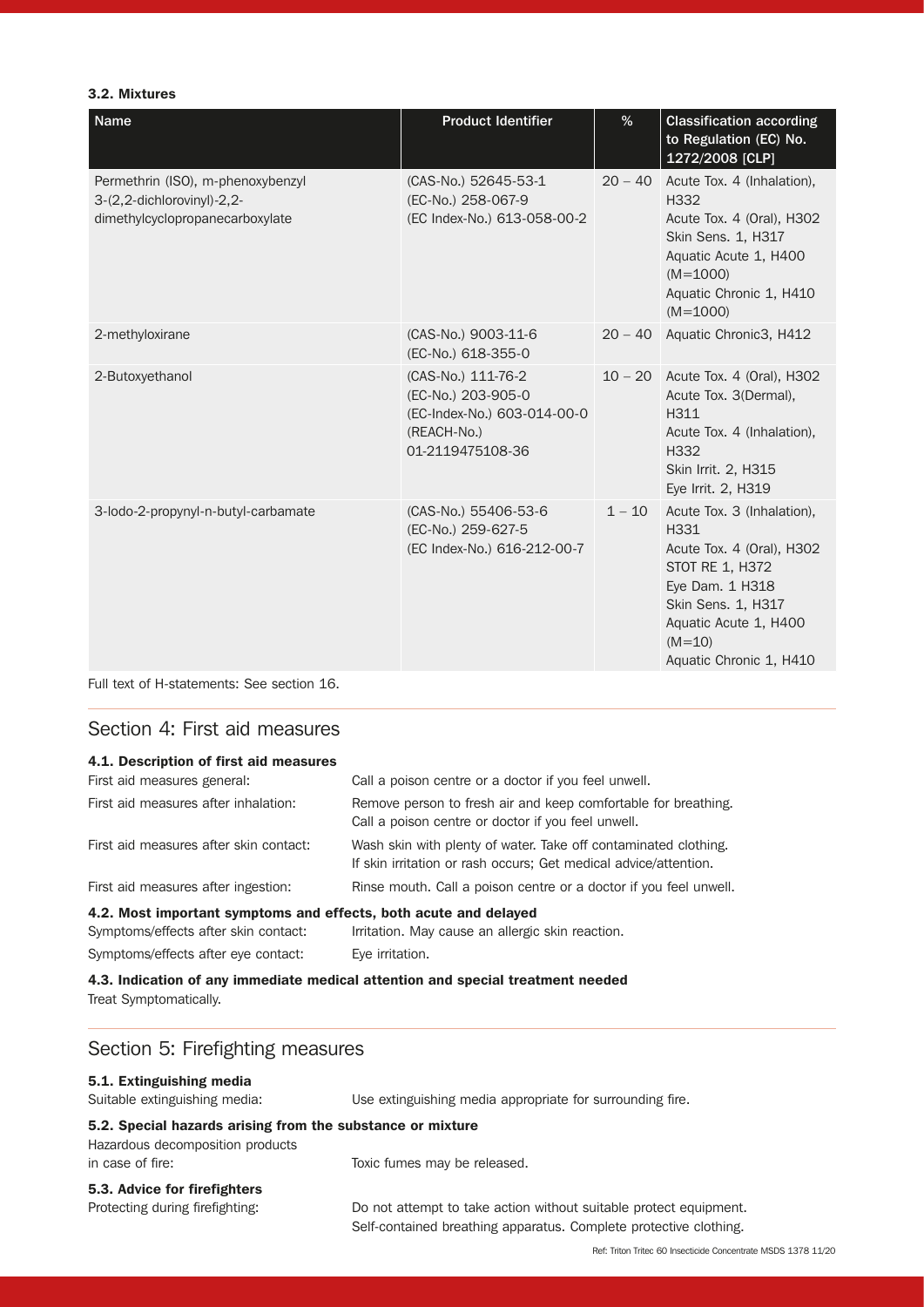## Section 6: Accidental release measures

#### 6.1. Personal precautions, protective equipment and emergency procedures

| 6.1.1 For non-emergency personnel                                                |                                                                                                                                                              |
|----------------------------------------------------------------------------------|--------------------------------------------------------------------------------------------------------------------------------------------------------------|
| Emergency procedures:                                                            | Ventilate spillage area. Avoid breathing fume, mist, spray, vapours. Avoid contact<br>with skin and eyes.                                                    |
| 6.1.2 For emergency responders                                                   |                                                                                                                                                              |
| Protective equipment:                                                            | Do not attempt to take action without suitable protective equipment. For further<br>information refer to section 8: "Exposure controls/personal protection". |
| 6.2. Environmental precautions<br>Avoid release to the environment.              |                                                                                                                                                              |
| 6.3. Methods and material for containment and cleaning up<br>For containment:    | Collect spillage.                                                                                                                                            |
| Methods for cleaning up:                                                         | Take up liquid spill into absorbent material.                                                                                                                |
| Other information:                                                               | Dispose of materials or solid residues at an authorised site.                                                                                                |
| 6.4. Reference to other sections<br>For further information refer to section 13. |                                                                                                                                                              |

## Section 7: Handling and storage

## 7.1. Precautions for safe handling Precautions for safe handling: Use only outdoors or in a well ventilated area. Avoid breathing fume, mist, spray, vapours. Avoid contact with skin and eyes. Wear personal protective equipment. Hygiene measures: Wash contaminated clothing before reuse. Contaminated work clothing should not be allowed out of the workplace. Do not eat, drink or smoke when using this product. Always wash hands after handling the product. 7.2. Conditions for safe storage, including any incompatibilities Storage conditions: Store in a well-ventilated place. Keep cool.

#### 7.3. Specific end use(s)

No additional information available.

## Section 8: Exposure Controls/personal protection

#### 8.1. Control parameters

| 2-butoxyethanol (111-76-2) |                               |                                                                                                                                                                                                                                                |
|----------------------------|-------------------------------|------------------------------------------------------------------------------------------------------------------------------------------------------------------------------------------------------------------------------------------------|
| United Kingdom             | Local name                    | 2-Butoxyethanol                                                                                                                                                                                                                                |
| United Kingdom             | WEL TWA $(mg/m3)$             | 123 mg/m $3$                                                                                                                                                                                                                                   |
| United Kingdom             | WEL TWA (ppm)                 | 25 ppm                                                                                                                                                                                                                                         |
| United Kingdom             | WEL STEL (mg/m <sup>3</sup> ) | 246 mg/m <sup>3</sup>                                                                                                                                                                                                                          |
| United Kingdom             | WEL STEL (ppm)                | 50 ppm                                                                                                                                                                                                                                         |
| United Kingdom             | Remark (WEL)                  | Sk (Can be absorbed through the skin.<br>The assigned substances are those for<br>which there are concerns that dermal<br>absorption will lead to systemic toxicity).<br>BMGV (Biological monitoring guidance<br>values are listed in Table 2) |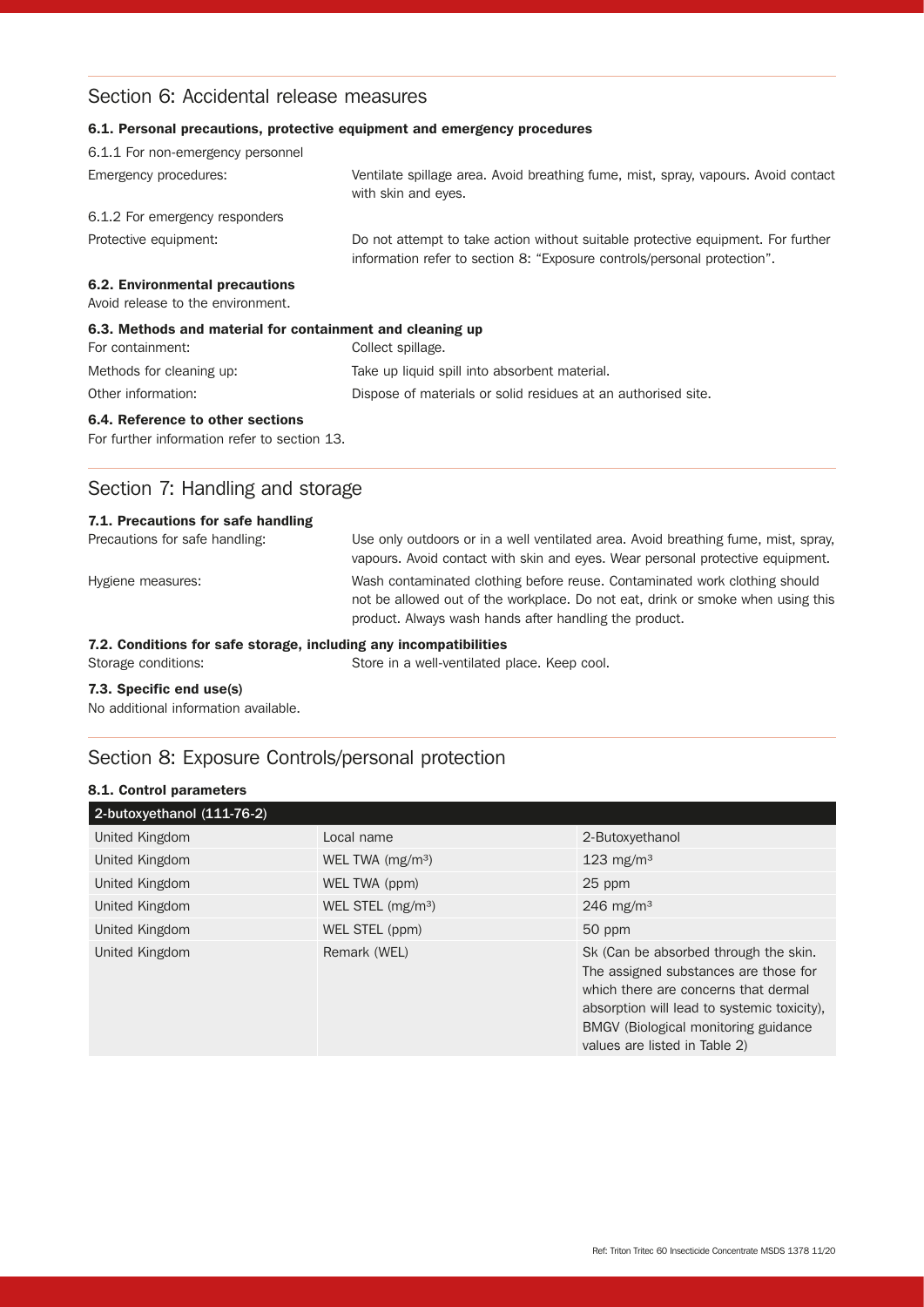#### 8.2. Exposure controls

Appropriate engineering controls: Ensure good ventilation of the work station. Personal protective equipment: Avoid all unnecessary exposure. Safety glasses. Gloves. Protective clothing. Materials for protective clothing: Wear suitable protective clothing. Hand protection: Protective gloves. Eye protection: Safety glasses. Skin and body protection: Wear suitable protective clothing. Respiratory protection: [In case of inadequate ventilation] wear respiratory protection. Personal protective equipment symbols(s):



Environmental exposure controls: Avoid release to the environment.

## Section 9: Physical and Chemical Properties

#### 9.1. Information on basic physical and chemical properties

Physical state: Liquid Appearance: Viscous liquid Colour: Pale yellow Odour: Characteristic Odour threshold: No data available pH: No data available Relative evaporation rate (butylacetate=1): No data available Melting point: Not applicable Freezing point: The contract of the No data available Boiling point: No data available Flash point: No data available Auto-ignition temperature: No data available Decomposition temperature: No data available Flammability (solid, gas): No data available Vapour pressure: Vapour pressure: No data available Relative vapour density at 20°C: No data available Relative density: No data available Solubility: Solubility: Solubility: No data available Log Pow: No data available Viscosity, kinematic: No data available Viscosity, dynamic: Viscosity, dynamic: No data available Explosive properties: No data available Oxidising properties: No data available Explosive limits:

#### 9.2. Other information

No additional information available.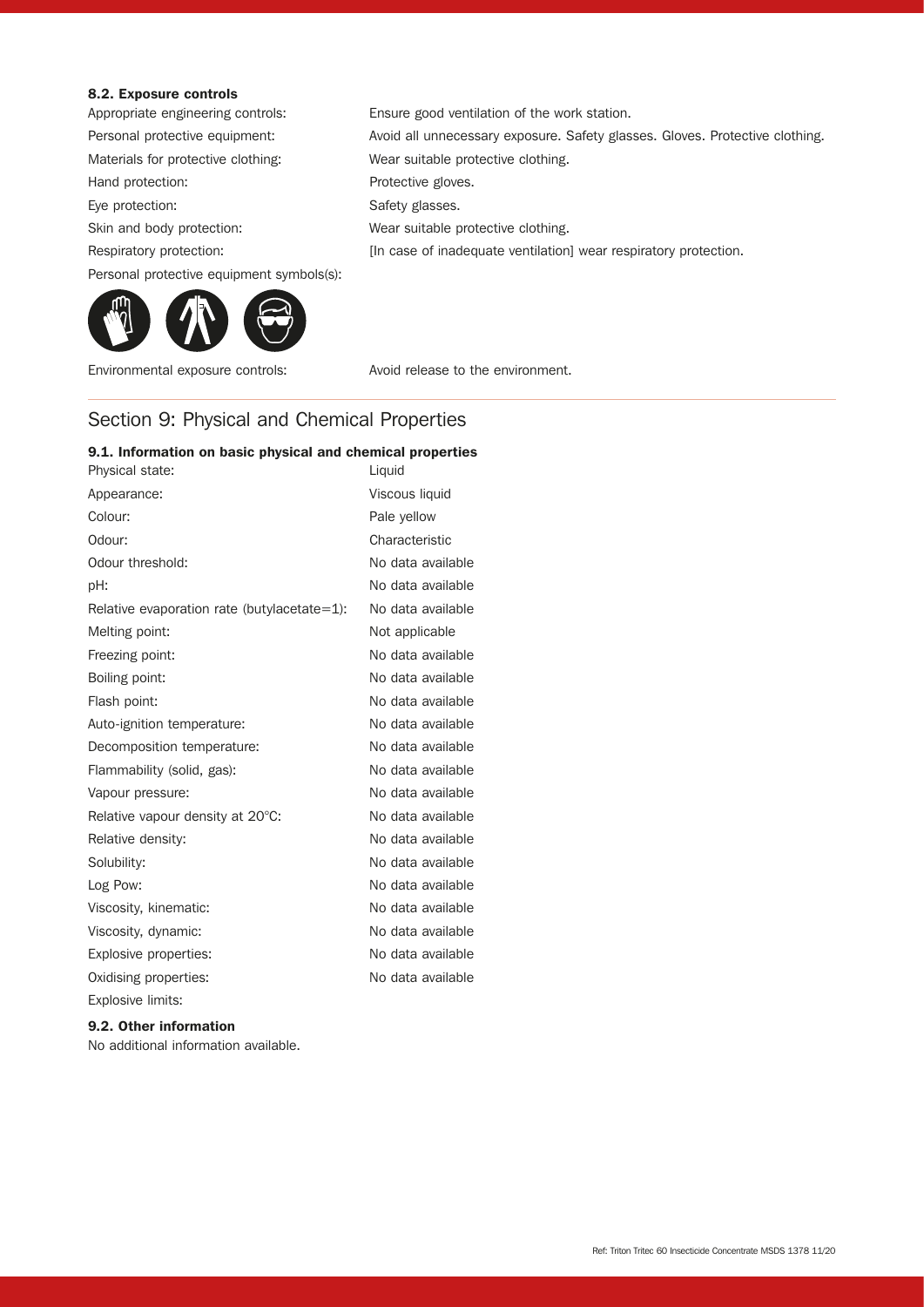## Section 10: Stability and reactivity

#### 10.1. Reactivity

The product is non-reactive under normal conditions of use, storage and transport.

#### 10.2. Chemical stability

Stable under normal conditions.

#### 10.3. Possibility of hazardous reactions

No dangerous reactions known under normal conditions of use.

#### 10.4. Conditions to avoid

None under recommended storage and handling conditions (see section 7).

#### 10.5. Incompatible materials

No addition information available.

#### 10.6. Hazardous decomposition products

Under normal conditions of storage and use, hazardous decompostion products should not be produced.

## Section 11: Toxicological information

| 11.1. Information on toxicological effects  |  |  |
|---------------------------------------------|--|--|
| Oral: Harmful if swallowed.                 |  |  |
| Not classified                              |  |  |
| Inhalation: dust, mist: Harmful if inhaled. |  |  |
|                                             |  |  |

| ATE CLP (oral)       | 1086. 142 mg/kg bodyweight       |
|----------------------|----------------------------------|
| ATE CLP (dust, mist) | $2.134 \text{ mg}/\frac{1}{4}$ h |

| 1414 mg/kg                                                         |  |
|--------------------------------------------------------------------|--|
| 1746 mg/kg bodyweight                                              |  |
| 435 mg kg bodyweight                                               |  |
| 2200 mg/l                                                          |  |
| Causes skin irritation.                                            |  |
| Causes serious eye damage.                                         |  |
| May cause an allergic skin reaction.                               |  |
| Not classified.                                                    |  |
| Not classified.                                                    |  |
| Not classified.                                                    |  |
| Not classified.                                                    |  |
| May cause damage to organs through prolonged or repeated exposure. |  |
| Not classified.                                                    |  |
|                                                                    |  |

## Section 12: Ecological Information

EC50 other aquatic organisms 2 911 mg/l

| 12.1. Toxicity                 |                                                       |                     |
|--------------------------------|-------------------------------------------------------|---------------------|
| Ecology – general:             | Very toxic to aquatic life with long lasting effects. |                     |
| Acute aquatic toxicity:        | Very toxic to aquatic life.                           |                     |
| Chronic aquatic toxicity:      | Very toxic to aquatic life with long lasting effects. |                     |
| 2-Butoxyethanol (111-76-2)     |                                                       |                     |
| $LC50$ fish $1$                |                                                       | 1464 mg/l           |
| EC50 other aquatic organisms 1 |                                                       | 1550 mg/l waterflea |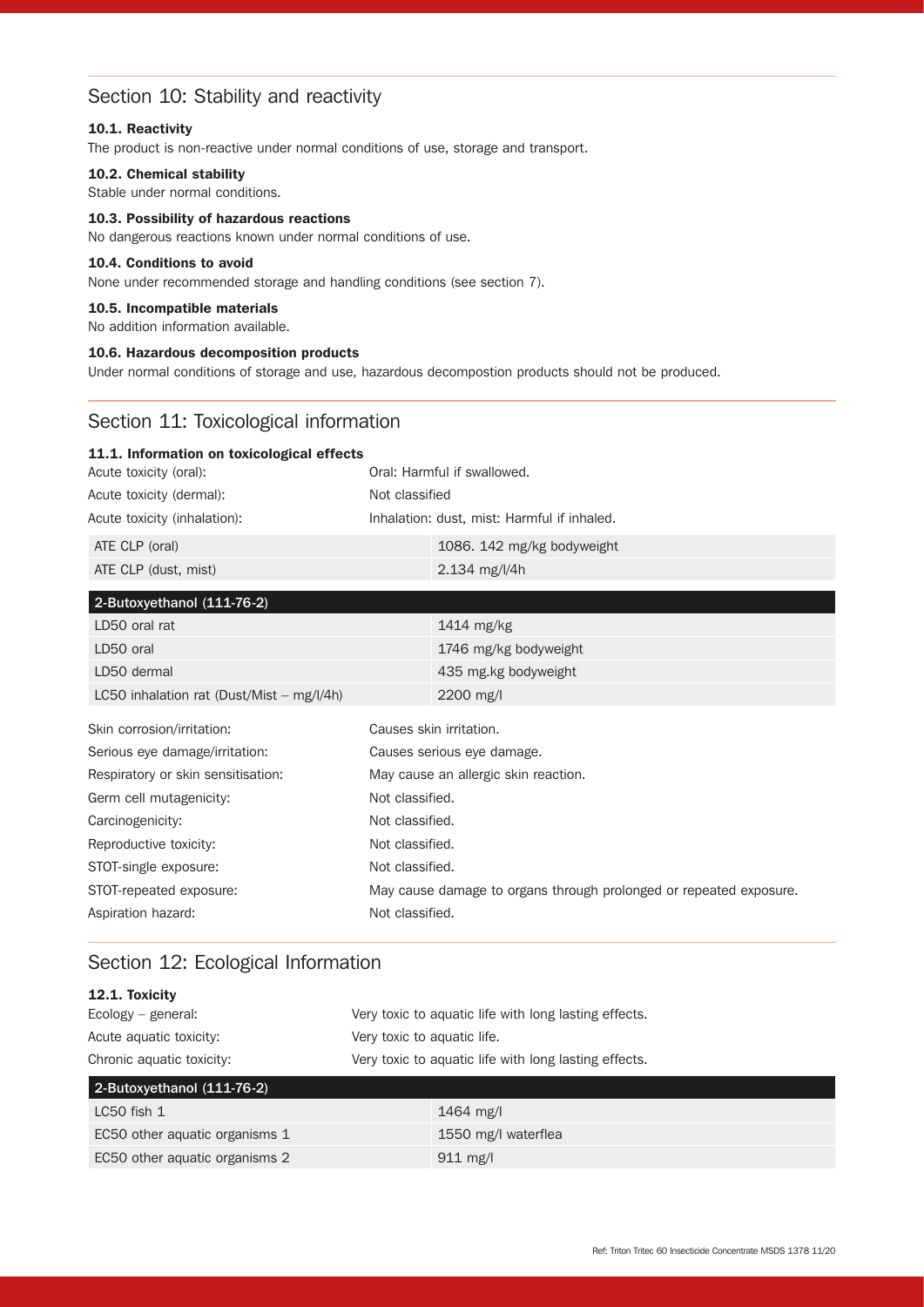#### 12.2. Persistence and degradability

No additional information available.

#### 12.3. Bioaccumulative potential

| $\vert$ 2-Butoxyethanol (111-76-2)                             |     |
|----------------------------------------------------------------|-----|
| Log Pow                                                        | 0.8 |
| 12.4. Mobility in soil<br>No additional information available. |     |

12.5. Results of PBT and vPvB assessment No additional information available.

#### 12.6. Other adverse effects

No additional information available.

### Section 13: Disposal considerations

#### 13.1. Waste treatment methods

Waste treatment methods: Dispose of contents /container in accordance with licensed collector's sorting instructions. Ecology – waste materials: Avoid release to the environment.

## Section 14: Transport information

In accordance with ADR / RID / IMDG / IATA / ADN

### 14.1. UN number

| ADR  | IMDG | <b>IATA</b> | <b>ADN</b> | <b>RID</b> |
|------|------|-------------|------------|------------|
| 3082 | 3082 | 3082        | 3082       | 3082       |

#### 14.2. UN proper shipping name

| <b>ADR</b>                                                                                                                                                                                                               | <b>IMDG</b>                                                                                                                                                                                                                                     | <b>IATA</b>                                                                                                                                                                                                         | <b>ADN</b>                                                                                                                                                                                                          | <b>RID</b>                                                                                                                                                                                                          |
|--------------------------------------------------------------------------------------------------------------------------------------------------------------------------------------------------------------------------|-------------------------------------------------------------------------------------------------------------------------------------------------------------------------------------------------------------------------------------------------|---------------------------------------------------------------------------------------------------------------------------------------------------------------------------------------------------------------------|---------------------------------------------------------------------------------------------------------------------------------------------------------------------------------------------------------------------|---------------------------------------------------------------------------------------------------------------------------------------------------------------------------------------------------------------------|
| <b>ENVIRONMENTALLY</b><br><b>HAZARDOUS</b><br>SUBSTANCE, LIQUID,<br>N.O.S. (permethrin (ISO),<br>m-phenoxybenzyl 3-(2,2-<br>dichlorovinyl)-2,2-Di-<br>methylcyclopropanecarb<br>Oxylate)                                 | <b>ENVIRONMENTALLY</b><br><b>HAZARDOUS</b><br>SUBSTANCE, LIQUID,<br>N.O.S. (permethrin (ISO),<br>m-phenoxybenzyl 3-(2,2-<br>dichlorovinyl)-2,2-Di-<br>methylcyclopropanecarb<br>Oxylate)                                                        | <b>ENVIRONMENTALLY</b><br><b>HAZARDOUS</b><br>SUBSTANCE, LIQUID.<br>N.O.S. (permethrin (ISO),<br>m-phenoxybenzyl 3-(2,2-<br>dichlorovinyl)-2,2-Di-<br>methylcyclopropanecarb<br>Oxylate)                            | <b>ENVIRONMENTALLY</b><br><b>HAZARDOUS</b><br>SUBSTANCE, LIQUID,<br>N.O.S. (permethrin (ISO),<br>m-phenoxybenzyl 3-(2,2-<br>dichlorovinyl)-2,2-Di-<br>methylcyclopropanecarb<br>Oxylate)                            | <b>ENVIRONMENTALLY</b><br><b>HAZARDOUS</b><br>SUBSTANCE, LIQUID,<br>N.O.S. (permethrin (ISO),<br>m-phenoxybenzyl 3-(2,2-<br>dichlorovinyl)-2,2-Di-<br>methylcyclopropanecarb<br>Oxylate)                            |
| <b>Transport document description</b>                                                                                                                                                                                    |                                                                                                                                                                                                                                                 |                                                                                                                                                                                                                     |                                                                                                                                                                                                                     |                                                                                                                                                                                                                     |
| <b>UN 3082</b><br><b>ENVIRONMENTALLY</b><br><b>HAZARDOUS</b><br>SUBSTANCE, LIQUID,<br>N.O.S. (permethrin (ISO),<br>m-phenoxybenzyl 3-(2,2-<br>dichlorovinyl)-2,2-<br>dimethylcyclopropane-<br>carb oxylate), 9, III, (E) | <b>UN 3082</b><br><b>ENVIRONMENTALLY</b><br><b>HAZARDOUS</b><br>SUBSTANCE, LIQUID,<br>N.O.S. (permethrin (ISO),<br>m-phenoxybenzyl 3-(2,2-<br>dichlorovinyl)-2,2-<br>dimethylcyclopropan-<br>ecarb oxylate), 9, III,<br><b>MARINE POLLUTANT</b> | <b>UN 3082</b><br><b>ENVIRONMENTALLY</b><br><b>HAZARDOUS</b><br>SUBSTANCE, LIQUID,<br>N.O.S. (permethrin (ISO),<br>m-phenoxybenzyl 3-(2,2-<br>dichlorovinyl)-2,2-<br>dimethylcyclopropane-<br>carb oxylate), 9, Ill | <b>UN 3082</b><br><b>ENVIRONMENTALLY</b><br><b>HAZARDOUS</b><br>SUBSTANCE, LIQUID,<br>N.O.S. (permethrin (ISO),<br>m-phenoxybenzyl 3-(2,2-<br>dichlorovinyl)-2,2-<br>dimethylcyclopropane-<br>carb oxylate), 9, Ill | <b>UN 3082</b><br><b>ENVIRONMENTALLY</b><br><b>HAZARDOUS</b><br>SUBSTANCE, LIQUID,<br>N.O.S. (permethrin (ISO),<br>m-phenoxybenzyl 3-(2,2-<br>dichlorovinyl)-2,2-<br>dimethylcyclopropane-<br>carb oxylate), 9, Ill |

#### 14.3. Transport hazard class(es)

| ADR                           | <b>IMDG</b>   | <b>IATA</b>                   | <b>ADN</b> | <b>RID</b>    |
|-------------------------------|---------------|-------------------------------|------------|---------------|
| 9                             |               |                               |            |               |
| $\mathbf{M}$<br>$\frac{1}{2}$ | $\frac{1}{2}$ | $\mathbf{M}$<br>$\frac{1}{2}$ | #          | $\frac{1}{2}$ |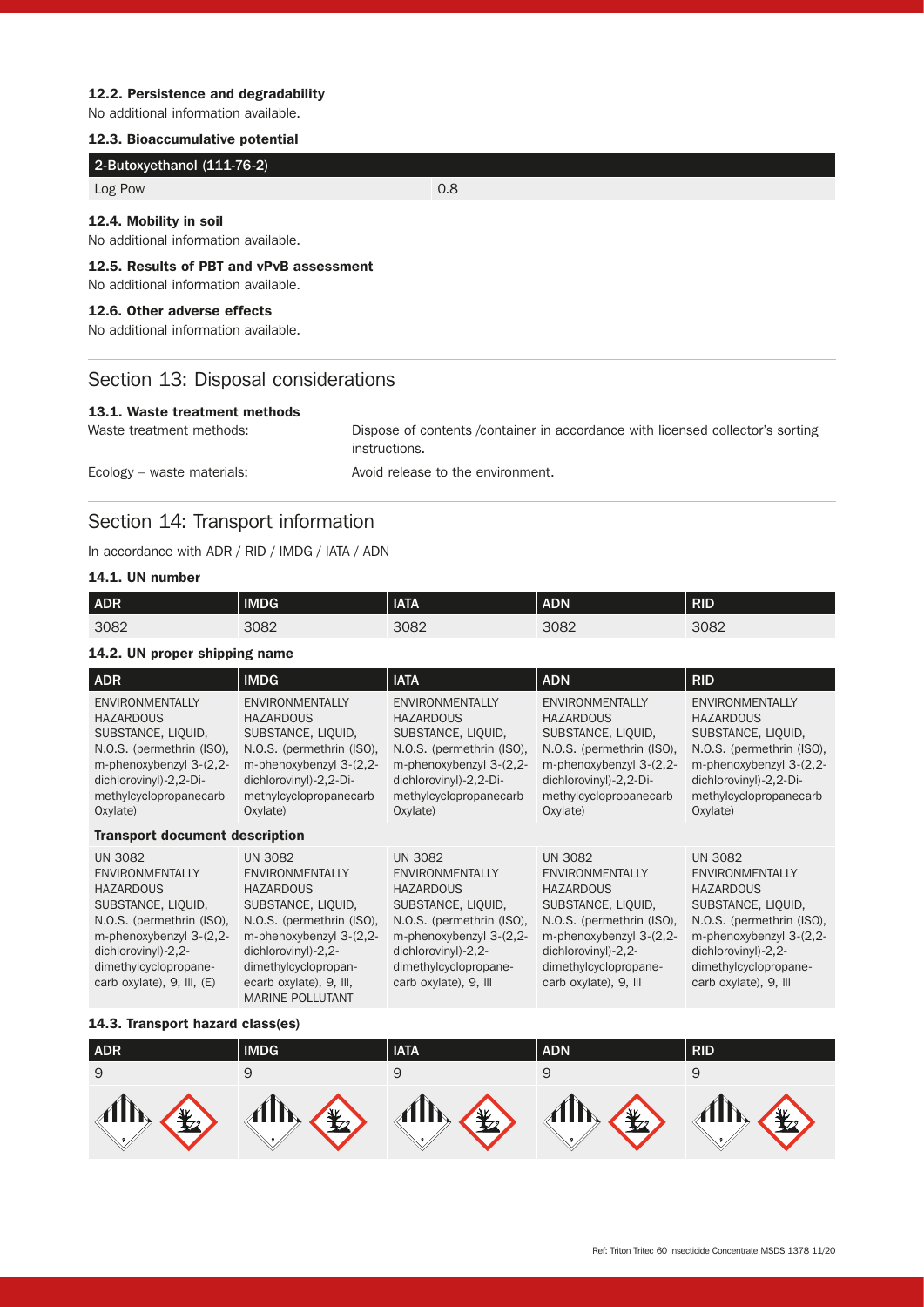### 14.4. Packing group

| <b>ADR</b>                  | <b>IMDG</b>       | <b>TATA</b>       | <b>ADN</b>        | <b>RID</b>        |
|-----------------------------|-------------------|-------------------|-------------------|-------------------|
| $\mathbf{III}$              | Ш                 | Ш                 | Ш                 | LII               |
| 14.5. Environmental hazards |                   |                   |                   |                   |
| <b>ADR</b>                  | <b>IMDG</b>       | <b>IATA</b>       | ADN               | <b>RID</b>        |
| Dangerous for the           | Dangerous for the | Dangerous for the | Dangerous for the | Dangerous for the |

| Dangerous for the<br>environment: Yes  | Dangerous for the<br>environment: Yes<br>Marine pollutant: Yes | Dangerous for the<br>environment: Yes | Dangerous for the<br>environment: Yes | Dangerous for the<br>environment: Yes |
|----------------------------------------|----------------------------------------------------------------|---------------------------------------|---------------------------------------|---------------------------------------|
| No supplementary information available |                                                                |                                       |                                       |                                       |

14.6. Special precautions for user

#### Overland transport

| Classification code (ADR):             | M6                      |
|----------------------------------------|-------------------------|
| Special provisions (ADR):              | 274, 335, 601, 375      |
| Limited quantities (ADR:               | 51                      |
| Excepted quantities (ADR):             | E1                      |
| Packing instructions (ADR):            | P001, IBC03, LP01, R001 |
| Mixed packing provisions (ADR):        | MP1                     |
| Portable tank and bulk container       |                         |
| Instructions (ADR):                    | T <sub>4</sub>          |
| Portable tank and bulk container       |                         |
| Special provisions (ADR):              | TP1, TP29               |
| Tank code (ADR):                       | LGBV                    |
| Vehicle for tank carriage:             | AT                      |
| Transport category (ADR):              | 3                       |
| Special provisions for carriage -      |                         |
| Packages (ADR):                        | V12                     |
| Special provisions for carriage -      |                         |
| loading, unloading and handling (ADR): | CV13                    |
| Hazard identification number           |                         |
| (Kemler No.):                          | 90                      |
| Orange plates:                         | 90                      |
|                                        |                         |
|                                        | 3082                    |
| Tunnel restriction code (ADR):         | E                       |
| <b>Transport by sea</b>                |                         |
| Special provisions (IMDG):             | 274, 335, 969           |
| Limited quantities (IMDG):             | 5 L                     |
| Excepted quantities (IMDG):            | E1                      |
| Packing instructions (IMDG):           | P001, LP01              |
| Special packing provisions (IMDG):     | PP <sub>1</sub>         |
| IBC packing instructions (IMDG):       | IBC03                   |
| Tank Instructions (IMDG):              | T4                      |
| Tank special provisions (IMDG):        | TP2, TP29               |
| EmS-No. (Fire):                        | F-A                     |
| EmS-No (Spillage):                     | S-F                     |
| Stowage category (IMDG):               | Α                       |
|                                        |                         |
| Air transport                          |                         |
| PCA Excepted quantities (IATA):        | E1                      |
| PCA Limited quantities (IATA):         | Y964                    |
| PCA limited quantity max net quantity  |                         |
| $(IATA)$ :                             | 30kgG                   |
| PCA packing instructions (IATA):       | 964                     |
| PCA max net quantity (IATA):           | 450L                    |

CAO packing instructions (IATA): 964 CAO max net quantity (IATA): 450L

ERG code (IATA): 9L

Special provisions (IATA): A97, A158, A197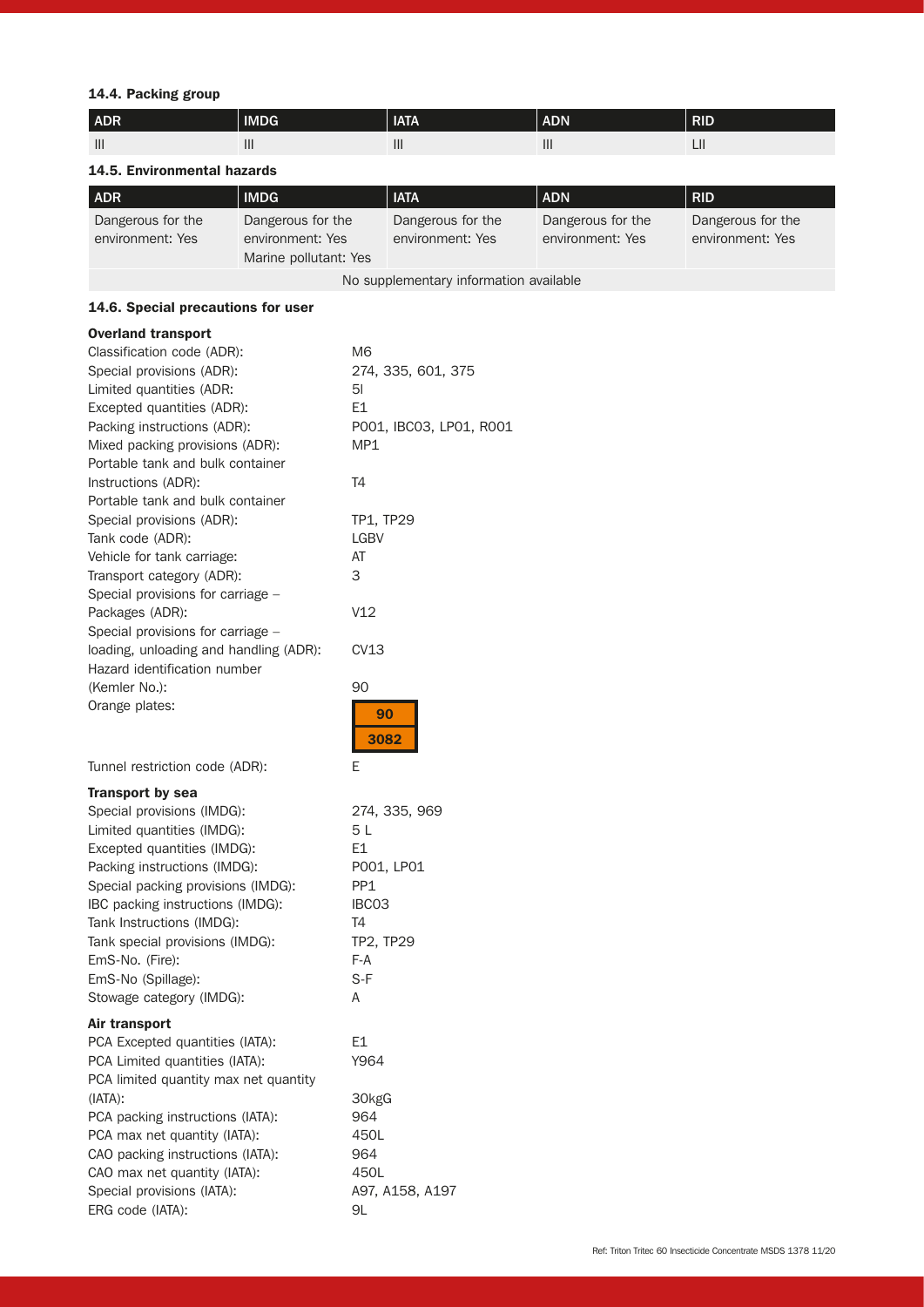| <b>Inland waterway transport</b>       |                         |
|----------------------------------------|-------------------------|
| Classification code (ADN):             | M <sub>6</sub>          |
| Special provisions (ADN):              | 274, 335, 375, 601      |
| Limited quantities (ADN):              | 5 L                     |
| Excepted quantities (ADN):             | E1                      |
| Carriage permitted (ADN):              | T                       |
| Equipment required (ADN):              | <b>PP</b>               |
| Number of blue cones/lights (ADN):     | 0                       |
| <b>Rail transport</b>                  |                         |
| Classification code (RID):             | M <sub>6</sub>          |
| Special provisions (RID):              | 274, 335, 375, 601      |
| Limited quantities (RID):              | 5 L                     |
| Excepted quantities (RID):             | E1                      |
| Packing quantities (RID):              | P001, IBC03, LP01, R001 |
| Special packing provisions (RID):      | PP <sub>1</sub>         |
| Mixed packing provisions (RID):        | MP19                    |
| Portable tank and bulk container       |                         |
| Instructions (RID):                    | T4                      |
| Portable tank and bulk container       |                         |
| Special provisions (RID):              | <b>TP1, TP29</b>        |
| Tank codes for RID tanks (RID):        | <b>LGBV</b>             |
| Transport category (RID):              | 3                       |
| Special provisions for carriage -      |                         |
| Packages (RID):                        | W12                     |
| Special provisions for carriage -      |                         |
| loading, unloading and handling (RID): | CW13, CW31              |
| Colis express (express parcels) RID:   | CE8                     |
| Hazard identification number (RID):    | 90                      |

14.7. Transport in bulk according to Annex II of MARPOL and the IBC Code Not applicable.

## Section 15: Regulatory information

# 15.1. Safety, health and environmental regulations/legislation specific for the substance or mixture

### 15.1.1 EU-Regulations

The following restrictions are applicable according to Annex XVll of the REACH Regulation (EC) No 1907/2006:

| 3. Liquid substances or mixtures which are regarded<br>as dangerous in accordance with Directive 199/45/<br>EC or are fulfilling the criteria for any of the<br>following hazard classes or categories set out in<br>Annex 1 to Regulation (EC) No. 1272/2008                                                                                | Permethrin (ISO), m-phenoxybenzyl 3-(2,2- dichlorovinyl)-2,2-<br>$d$ imethylcyclopropanecarboxylate $-2$ - Butoxyethanol                                           |
|----------------------------------------------------------------------------------------------------------------------------------------------------------------------------------------------------------------------------------------------------------------------------------------------------------------------------------------------|--------------------------------------------------------------------------------------------------------------------------------------------------------------------|
| 3(b) Substances or mixtures fulfilling the criteria<br>for any of the following hazard classes or<br>categories set out in Annex I to Regulation (EC)<br>No 1272/2008: Hazard classes 3.1 to 3.6, 3.7<br>adverse effects on sexual function and fertility or<br>on development, 3.8 effects other than narcotic<br>effects, $3.9$ and $3.10$ | Tritec 60 Insecticide Concentrate – permethrin<br>(ISO), m-phenoxybenzyl 3-(2,2-dichlorovinyl)-2,2-<br>$d$ imethylcyclopropanecarboxylate $-2$ – Butoxyethanol     |
| 3(c) Substances or mixtures fulfilling the criteria for<br>any of the following hazard classes or categories<br>set out in Annex I to Regulation (EC) No<br>1272/2008: Hazard class 4.1                                                                                                                                                      | Tritec 60 Insecticide Concentrate – permethrin<br>$(ISO)$ , m-phenoxybenzyl 3- $(2,2$ -dichlorovinyl)- $-2,2$ -<br>dimethylcyclopropanecarboxylate-2-methyloxirane |

Contains no substance on the REACH candidate list. Contains no REACH Annex XlV substances.

#### 15.1.2 National regulations

No additional information available.

#### 15.2. Chemical safety assessment

No chemical safety assessment has been carried out.